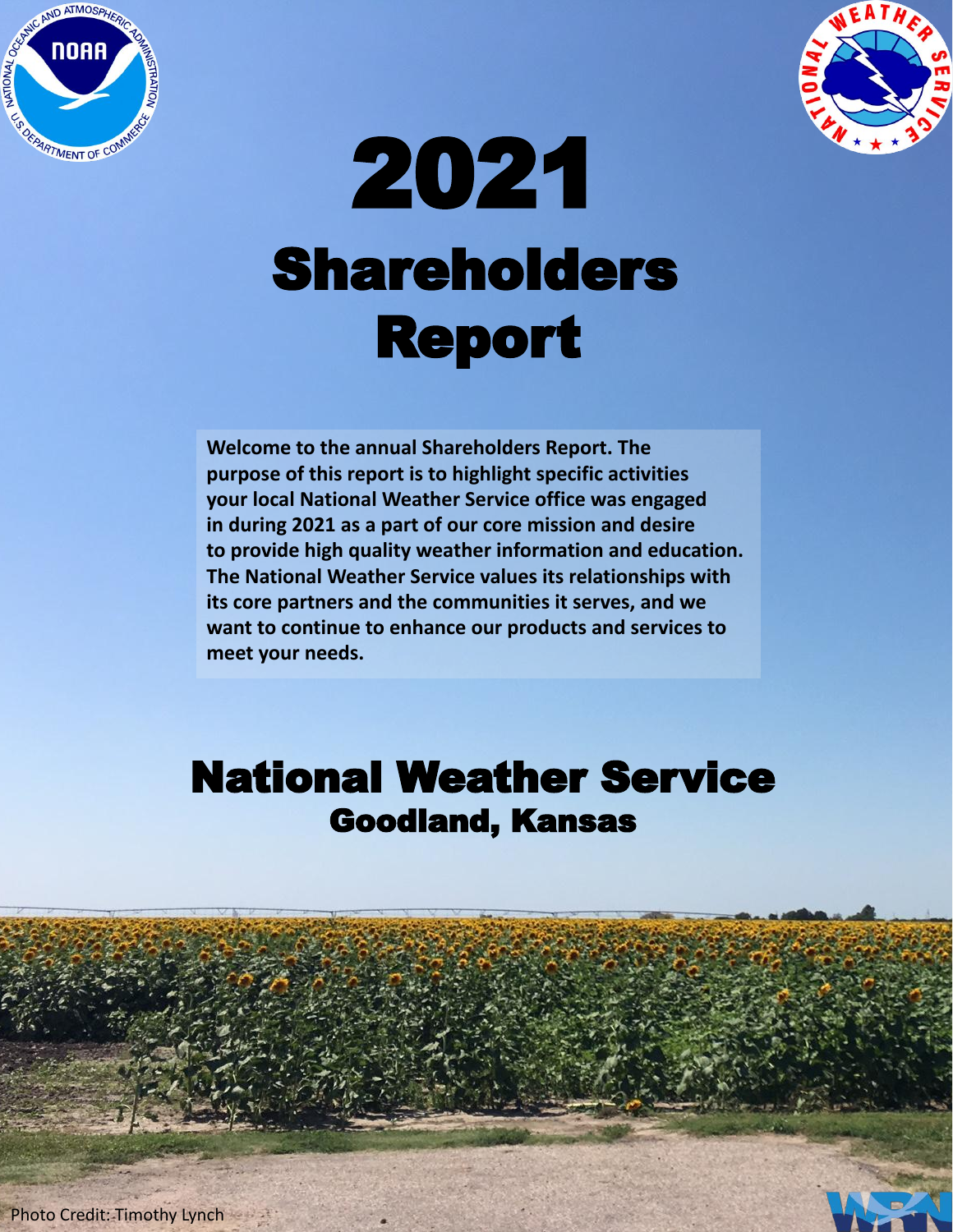### Introduction From The MIC

#### Ed Holicky, Meteorologist-in-Charge

Welcome to our first edition of the National Weather Service (NWS) Goodland's Shareholders Report. This report details the activities in 2021 of NWS Goodland's area of responsibility in the Tri-State Region. Our area incorporates part of Southwest Nebraska, far Eastern Colorado and Northwest Kansas.

Due to COVID-19 mitigation procedures, we have limited staffing in the building with an increase in teleworking among staff. However, we were able to bring in additional staffing during the significant weather events in 2021. In 2021, we had several weather events that impacted our region from the large tornado outbreaks that occurred in May to the recent high winds, dust storms and fires that occured on December 15, 2021. Your local NWS office is always here working for you.

In 2021, your local office participated in several experimental testbeds. These testbeds were to examine ways to improve our products and services and enhance our communication. We are always looking to improve our services and communication to you, and participating in these testbeds is a way to test new methods and ideas.

This year we also made some significant upgrades to our facility that will assist forecasters with situational awareness and improve communication. Our operations floor was redesigned to provide a better flow of information and collaboration among operational staff.

In 2022 we don't know what COVID-19 will bring us. However, rest assured that your NWS Goodland Team will be ready for what weather comes our way.

If you have any suggestions on how we can improve our services or communication, do not hesitate to contact us.

Ed Holicky Meteorologist In Charge

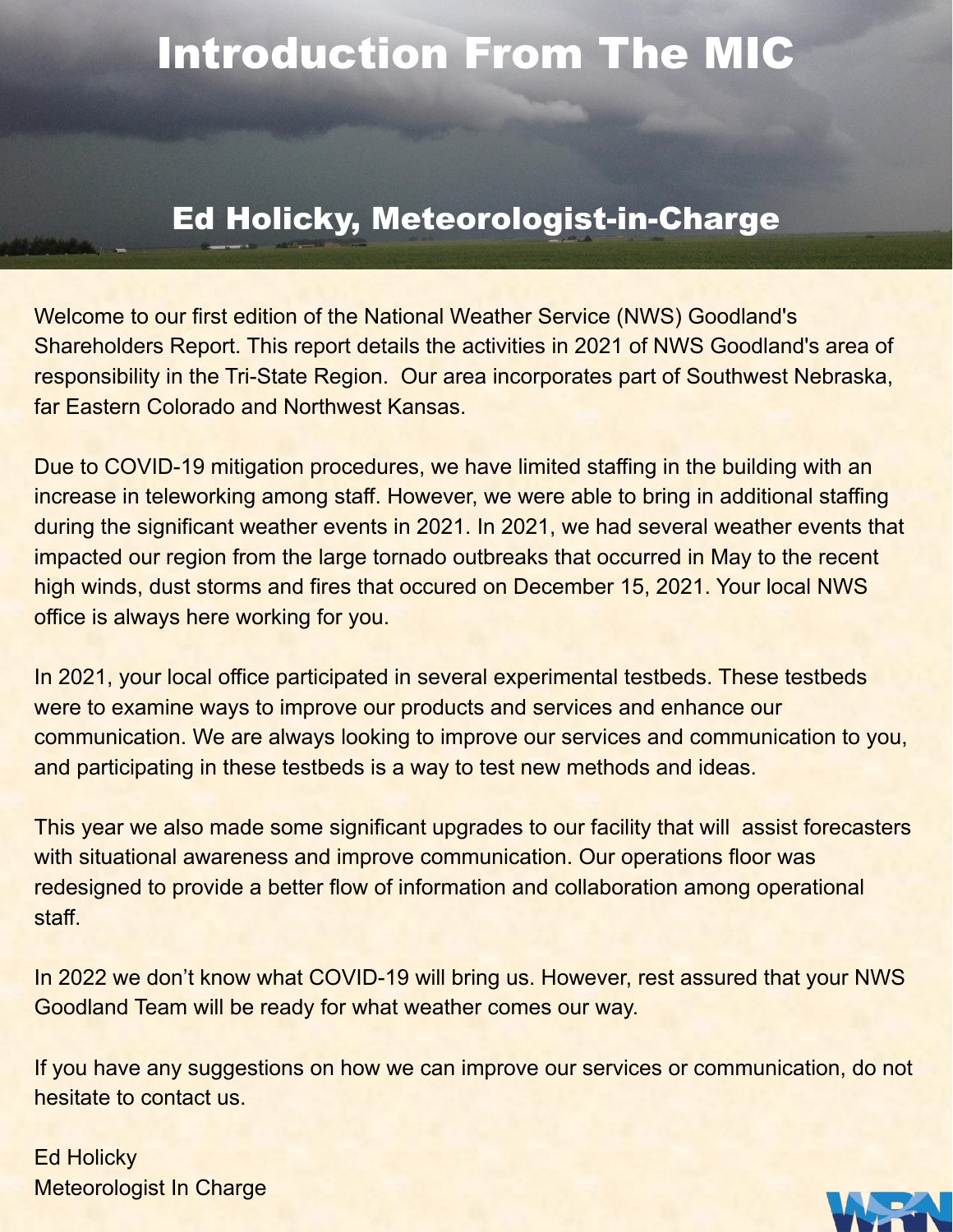### The February 2021 Record Cold Event

#### Kyle Knight, Meteorologist

During the early to mid parts of February, a cold arctic air mass moved into the Central United States and remained roughly in place for about a week. From February 8th to February 16th, that arctic air mass impacted portions of the Goodland forecast area. During that time period, 13 daily record low temperatures were broken at various sites throughout the area along with 3 record monthly low temperatures and 6 daily low maximum temperatures. Most of the area saw wind chills consistently go below 0°F with the 14-16th of February seeing wind chills below -30°F. A few instances of measurable snow occurred during this time period as well though most accumulations were below 2".

Before the event, forecasters began to message the potential for wind chills as low as -15°F as soon as February 1st in forecast discussions. By February 4th, the forecast discussion, hazardous weather outlook, and daily social media posts were all consistently messaging that the cold air and wind chills would be coming.

During the event, the mention of cold wind chills continued daily in all forecast products. Stronger messaging for the colder wind chills near the end of the event began to be included around February 8th, nearly a week before they would occur. As part of the messaging, nearly 75 social media graphics were sent out during the event that highlighted the cold wind chills, provided safety information, or informed the public and partners about the conditions that were observed. Support staff including Electronic Technicians also kept systems going including going to repair the automated observing station at McCook when wind chills were below -10°F.

In the end, there were no reported fatalities or injuries to humans from this event; however, there were a few hundred calves that did not survive the cold. The combination of hard work by the office staff, hard work and support from partners, and awareness of the public helped limit the impacts that could have occurred with this historically cold event.

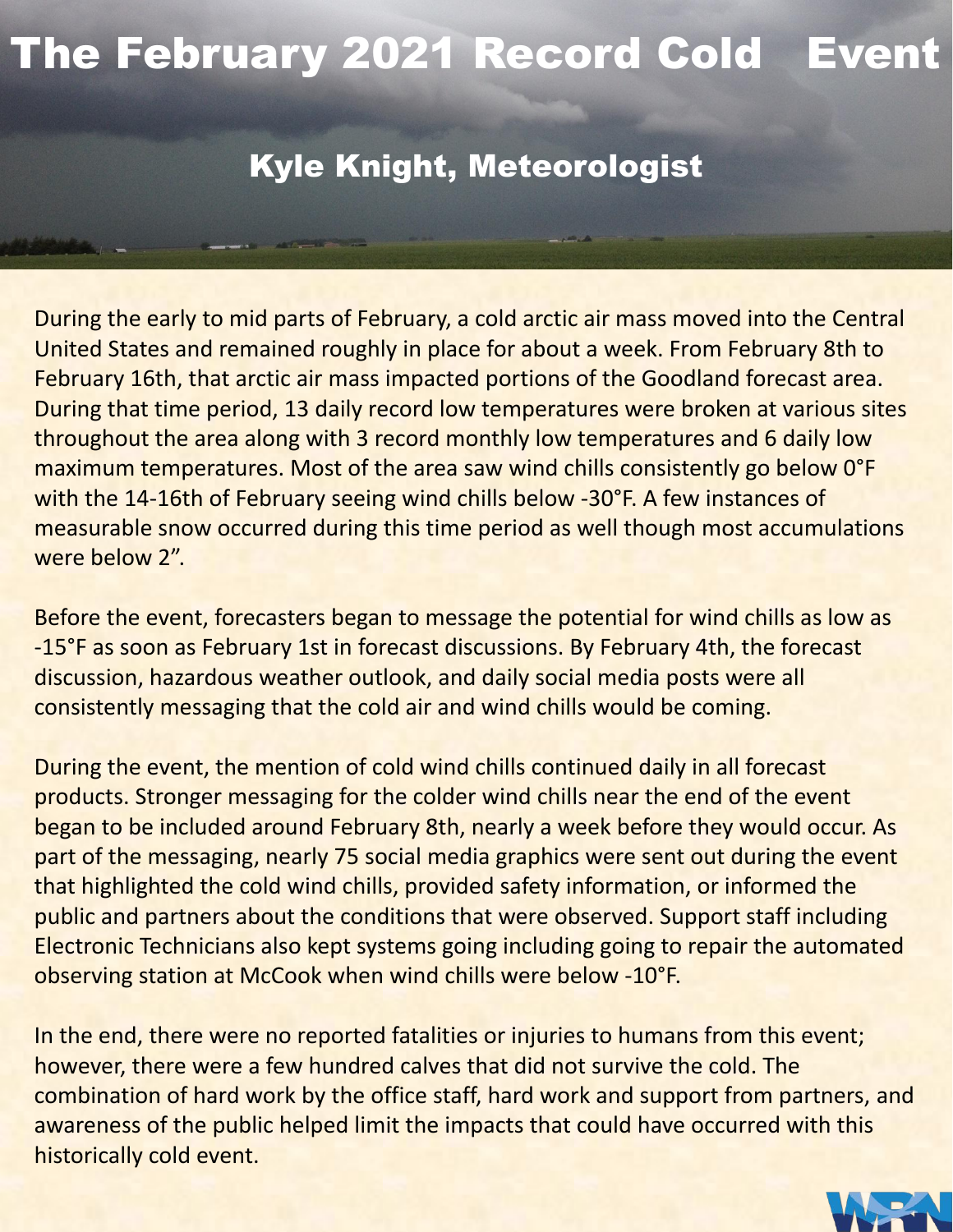### The Tornadic Days of May 24th and May 26th

#### Amanda Wekesser, Meteorologist

The latter half of May 2021 was a busy time for the staff of the Goodland National Weather Service office. Over the course of three days, the Tri-State region was affected by two high-impact, tornado outbreaks which spawned a total of 17 tornadoes. For reference, the thirty year average from 1990 to 2019 for tornadoes occurring in the Goodland County Warning Area (CWA) is 22 tornadoes per year. On May 24th, seven tornadoes were reported across northwest Kansas by trained storm spotters, the public, law enforcement and off-duty National Weather Service employees. NWS staff members issued warnings, provided weather information and updates to emergency officials and posted information to our social media pages. The seventh and final tornado to develop occurred in Sheridan County, impacting Selden, Kansas. The large, multi-vortex tornado damaged trees, power poles, buildings and overturned irrigation pivots.

The tornado also knocked out the emergency sirens in Selden. As a result, firefighters drove through town to warn of the oncoming tornado. A National Weather Service Storm Survey Team rated the tornado as an EF-1 the following day. Through the rest of the week, NWS meteorologists continued to provide weather information to our emergency management and law enforcement partners in Sheridan County as clean-up efforts commenced.

Two days after the Selden Tornado, another high-impact outbreak occurred over southwestern Nebraska and northwestern Kansas. In total, the May 26th thunderstorms produced ten tornadoes across four counties. This ties with the June 1, 2003 and May 9, 2015 outbreaks for the fifth highest number of tornadoes to occur on a single day in the Goodland CWA. A meteorologist provided a weather briefing via Facebook Live in the afternoon before storms began firing up in the area. Staff members from all shifts contributed to issuing warnings, taking spotter reports, making phone calls seeking storm reports, calling local dispatch centers and emergency managers and maintaining updated forecasts.

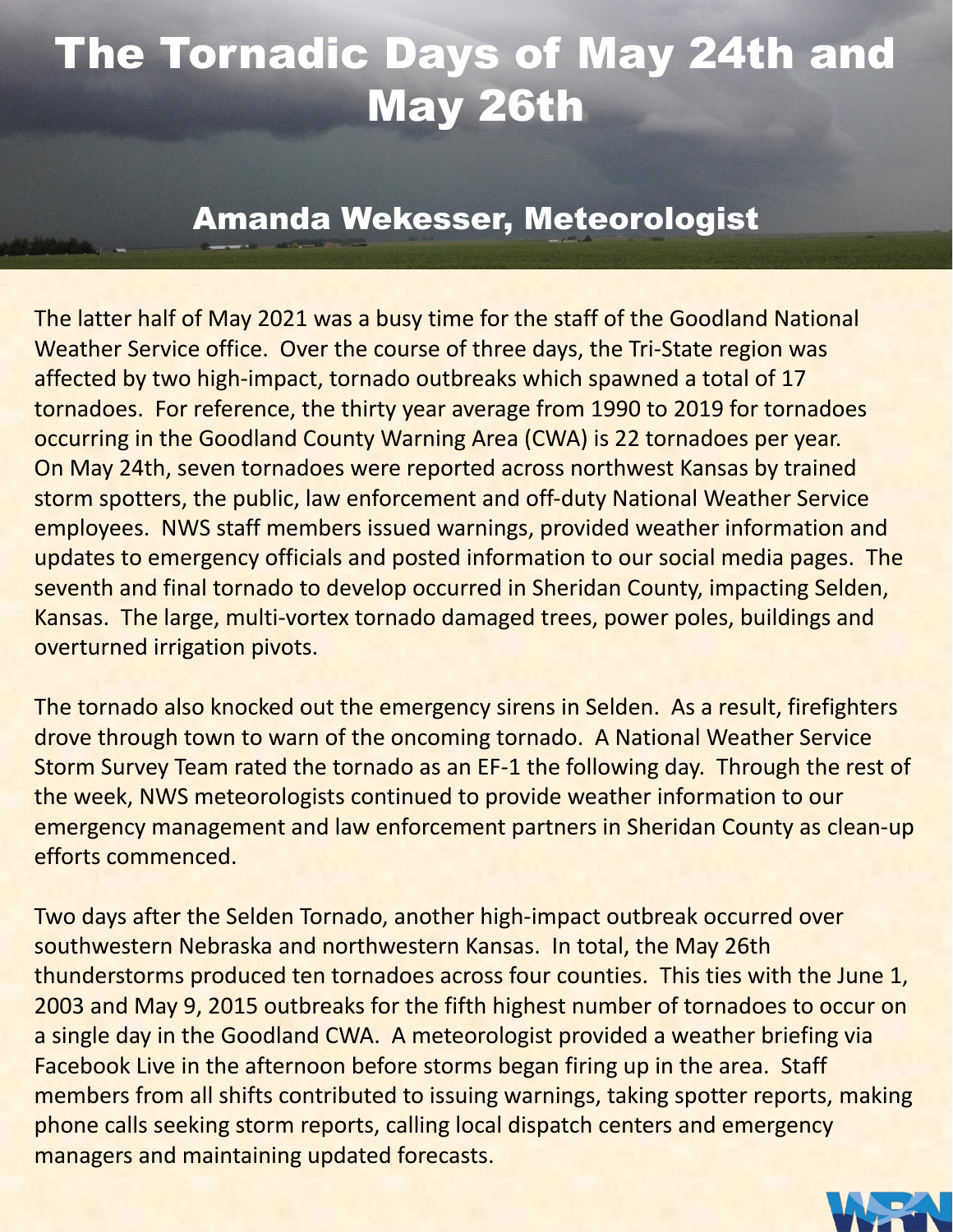### The Tornadic Days of May 24th and May 26th (Continued)

#### Amanda Wekesser, Meteorologist

Of the ten tornadoes, five occurred in Dundy County with three in Rawlins, and one in Hitchcock and Decatur counties. Trained storm spotters, the media, law enforcement, and the public played a large part in documenting the tornadoes with photos, videos and storm reports. These reports provided crucial, real-time information to radar operators working to issue warnings. The reports also gave two NWS Storm Survey Teams information for where to go to conduct storm surveys. Through the course of the surveys, two tornadoes were rated as EF-0. Another tornado located northwest of Max, Nebraska was rated as an EF-2, causing damage to trees, power poles and one residence.

The events of May 24th and May 26th are a reminder of the importance of our partnerships with law enforcement, emergency managers, the media, trained storm spotters and the public. The reports sent to the Goodland NWS provided eyewitness accounts of events as they unfolded.

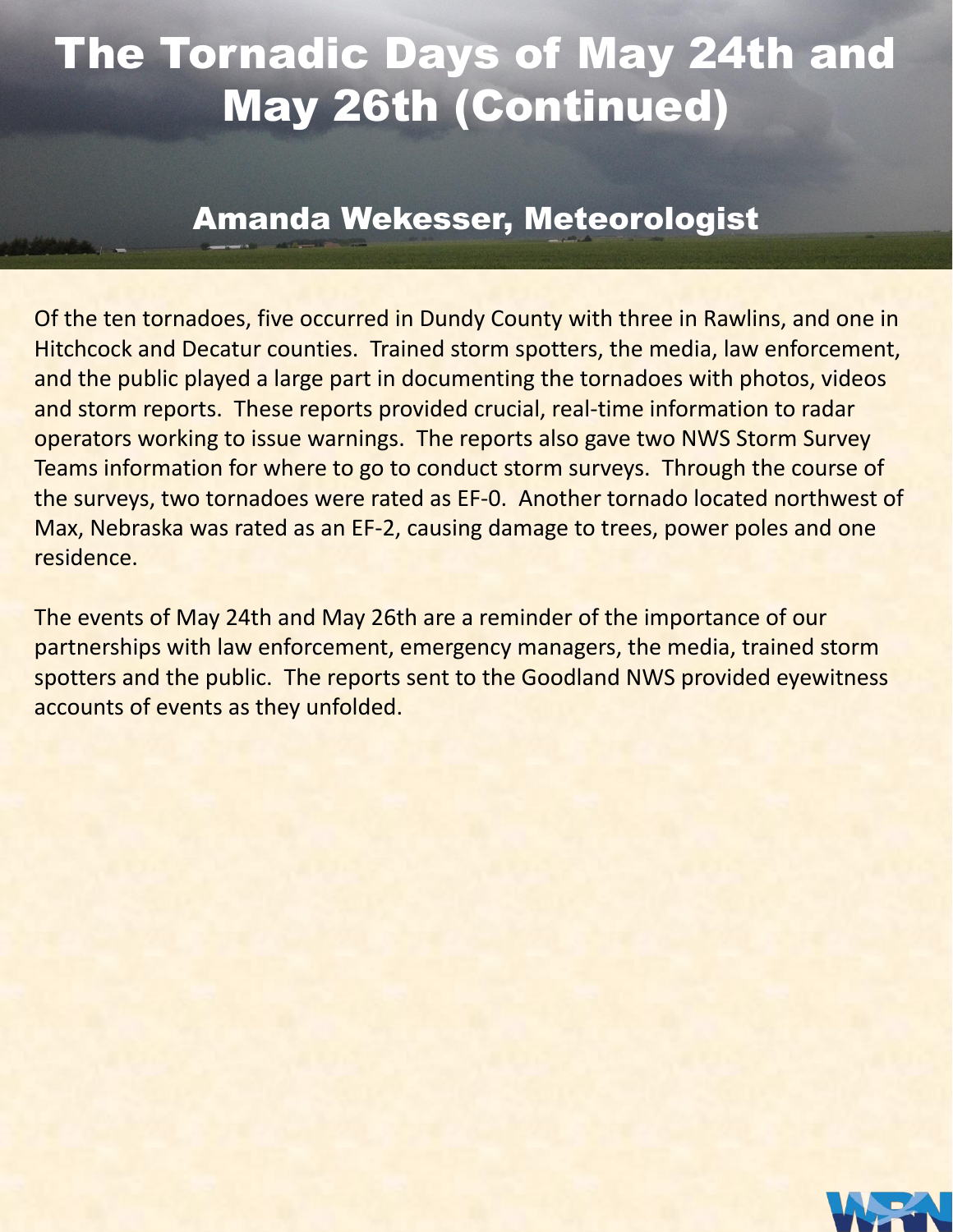### Providing Decision Support Services During Summer 2021 Fair Season

#### Kalitta Kauffman, Meteorologist

This summer was full of activities across the Tri-State area and the meteorologists at National Weather Service Goodland were prepared to help anytime weather support was needed. In July and August, NWS Goodland provided Decision Support Services (DSS) or maintained situational awareness for sixteen county fairs across the Tri-State area.

During the fairs, meteorologists provided daily, pinpointed weather briefings as needed to assist those responsible for the safety of the event and the attendees. Of the sixteen fairs, seven were impacted by rain and/or thunderstorms. As the storms approached the fairgrounds, a meteorologist contacted the point of contact for the fair to update them on the changing weather conditions including the timing and potential hazards. Overall, the summer 2021 fair season was successful across the Tri-State area due to the watchful eyes of our meteorologists and communication with our partners.

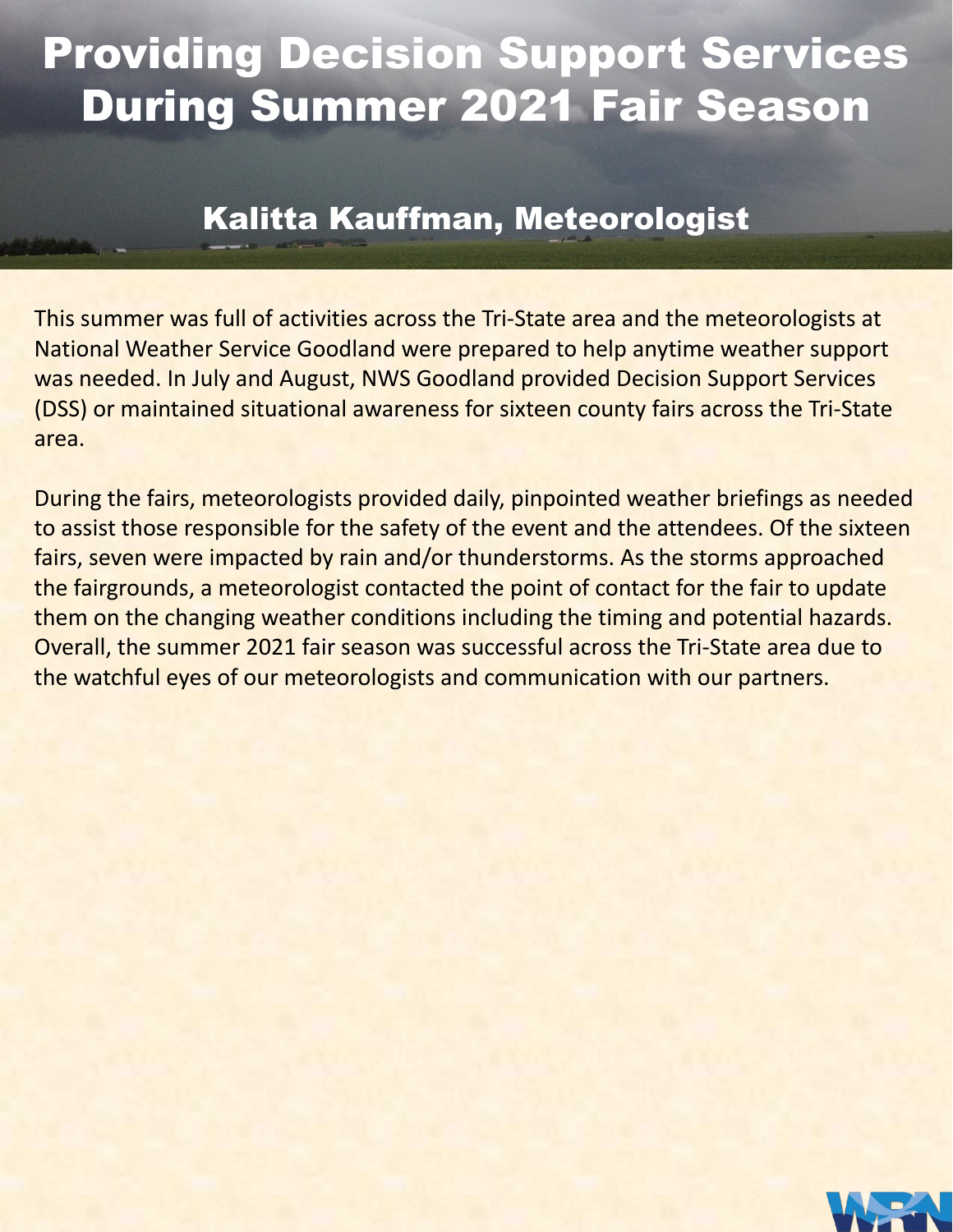### Significant Winds, Blowing Dust and Wildfires: A Look At December 15th

#### Kyle Knight, Meteorologist

On December 15th, an intense low pressure system moved across the Plains. This system brought the Tri-State area wind gusts that exceeded 80mph, 6 wildfires, blowing dust and some rain. The winds were strong across the entire area with most counties seeing gusts in excess of 70 mph and winds sustaining between 40-50 mph. Sustained winds peaked in areas around 55-60 mph while some areas saw wind gusts peak around 90 mph. With the strong winds and favorable weather conditions, a wall of dust developed and swept across the area and lowered visibility to near zero at times. Even after the initial wall of dust, blowing dust continued for a few hours and continued to reduce visibility and air quality. The wind and dust also helped contribute to the ignition and spread of wildfires which burned around 17,800 acres in the area with a larger fire just outside of the area.

Before this event, NWS Goodland began messaging aspects of this event as early as 7 days prior when the potential for fire weather was mentioned in the hazardous weather outlook on Dec 8th. The next day, messaging began to include the threat for winds, fire and blowing dust. By Dec 12th, messaging was consistent on widespread damaging winds with significant fire and dust impacts. On the 13th, both a fire and a wind watch were issued and then upgraded to warnings the next day on the 14th. Accompanying the watches and warnings were social media graphics and briefing packets that were sent out a couple of days leading to the event so the area had at least 48 hours notice as to the threats that were coming. The office also hosted two webinars the day prior and the day of the event to further emphasize that there was high confidence in the event and to go over the various hazards with the event. Finally, plans for office staffing and roles were done the day prior to make sure the office was ready.

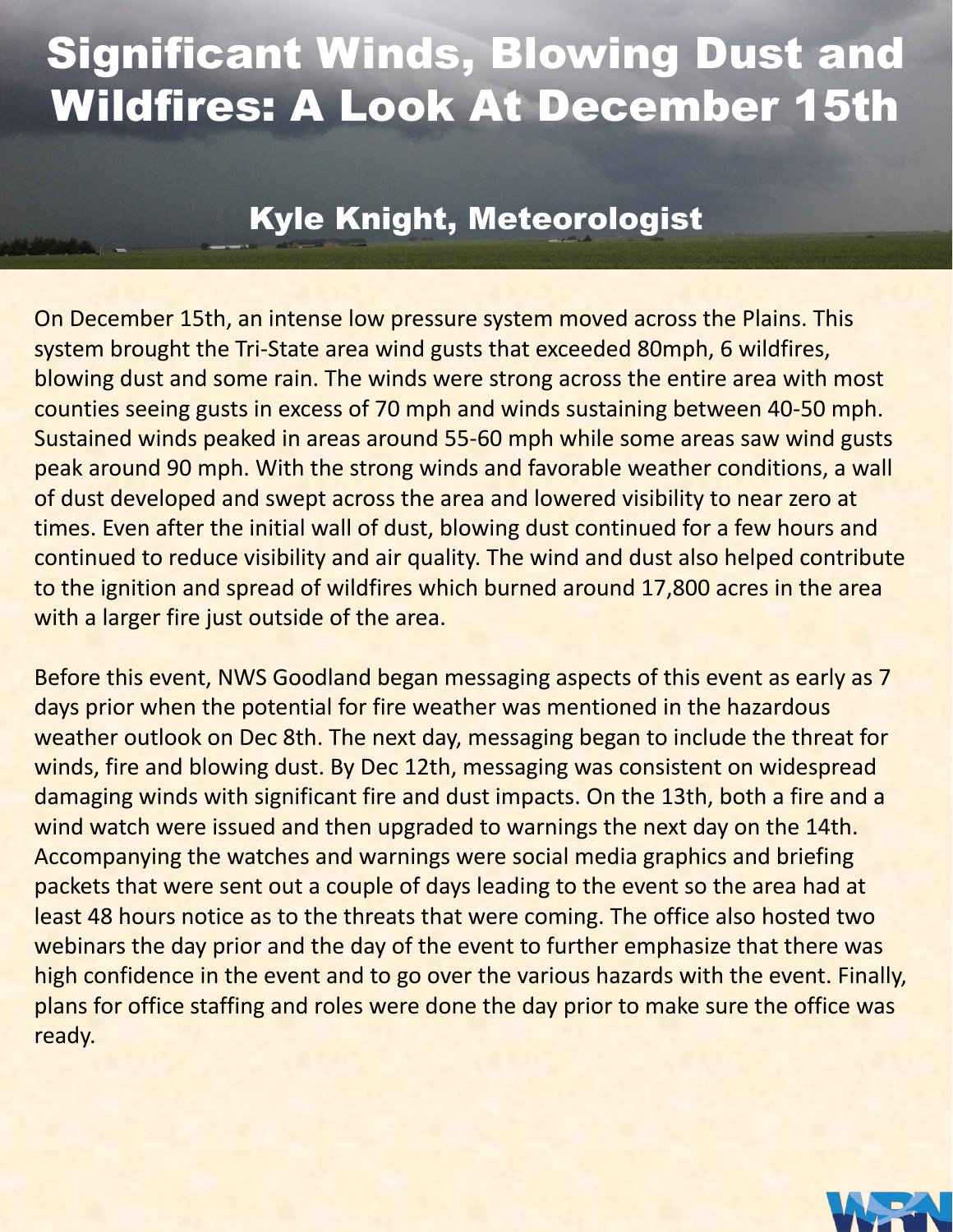### Significant Winds, Blowing Dust and Wildfires: A Look At December 15th

#### Kyle Knight, Meteorologist

When the day of the event came, the office staff were briefed and prepared for the event. A plan was also put in place to deal with the dust since it would come through as a wall first and then have lingering areas of poorer air quality and lowered visibilities behind the initial wave.Staff kept an open webinar for partners to come in and ask questions and consistently gave out information over 800 mHz radio and social media. The office also relayed partner messages including posts from the DOT showing roads closed across the area. Staff also collected and relayed over 150 Local Storm Reports which helped the office and partners know what conditions.

The event was a significant one that impacted travel across the area and sparked dangerous wildfires. In spite of the intensity of the event, it was handled well by the office. Staff were preparing and messaging the event days in advance, in part due to local dust storm research that has allowed the office to be more confident in the potential impacts and likelihood of dust storms. Communication between the partners, public, and the office went smoothly as information was communicated before and during the event across multiple channels which allowed more people to receive more information. It also allowed for conversations back in forth so that there was understanding by all involved and allowed for information to be shared more rapidly. Finally, by planning the day before the event, the operational staff were able to focus on the event itself instead of trying to figure out roles and communication while hazards were ongoing.

This event could have been much more impactful had it not had been for the coordination and efforts of the office staff, community partners and the public. The warnings were taken seriously and actions were taken to lessen the overall impact from this significant event.

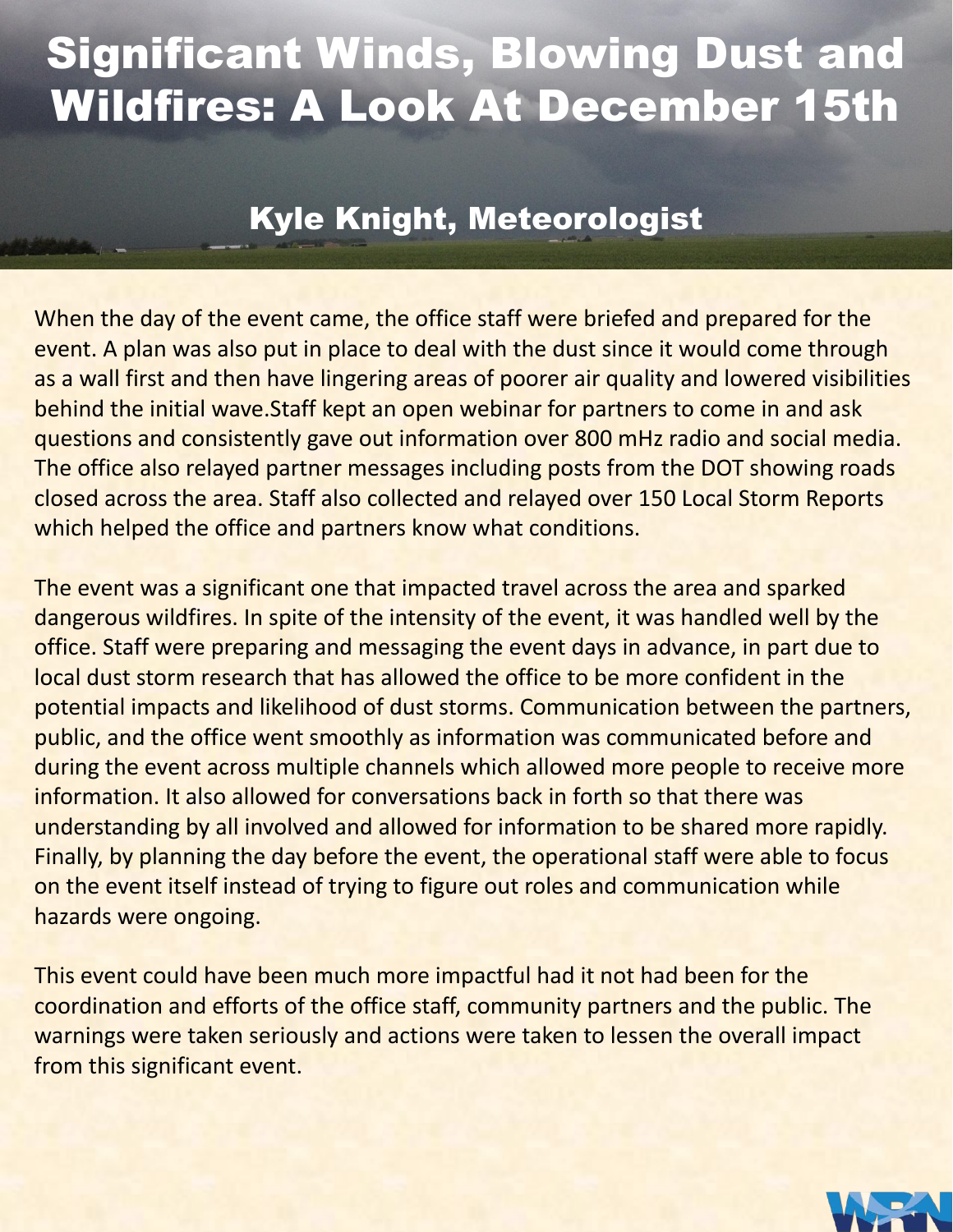### Building Internal Connections (Culture/Leadership/Office Unity/Diversity)

#### Jessica Husted, Meteorologist

The Culture, Leadership, Office Unity, and Diversity (CLOUD) Team at NWS Goodland strives to build a unified office that not only works well together, but is able to grow and learn about each other on a deeper level. It is the belief of the team that having a good culture and personal connections will result in better success during times of high-stress and chaotic weather. In order to fulfill their goals, the CLOUD team not only passes along articles and videos related to culture, diversity, and leadership topics, but also organizes bimonthly meetings or activities for the entire staff. During COVID-19, a time of restrictions and people staying at a distance, it has been more difficult to facilitate the team's mission. However, they have worked to find ways to continue moving forward.

In 2021, the CLOUD team adapted by hosting activities and virtual meetings that could be accessed by staff whether working from home or at the office. One example of an activity occurred in March for Women's History Month. A Google Slides presentation was set up for staff to share a quote from an inspirational woman who has made an impact on their lives. By the start of summer, virtual meetings were held with a new subject each month. Some of the topics discussed were servant leadership, diversity and the Olympics, as well as mental health matters such as coping with living far from home and rotating shift work. Lastly, towards the end of the year, another activity enabled staff to share what they were thankful for in a Google form.

These events allowed participants to open up, learn new things about each other, and share valuable ideas or comments. Through the activities and meetings, everyone in the office was able to grow as a team while interacting from a distance. The CLOUD Team looks forward to continuing with their efforts, and coming up with new ideas to build camaraderie and relationships in the future.

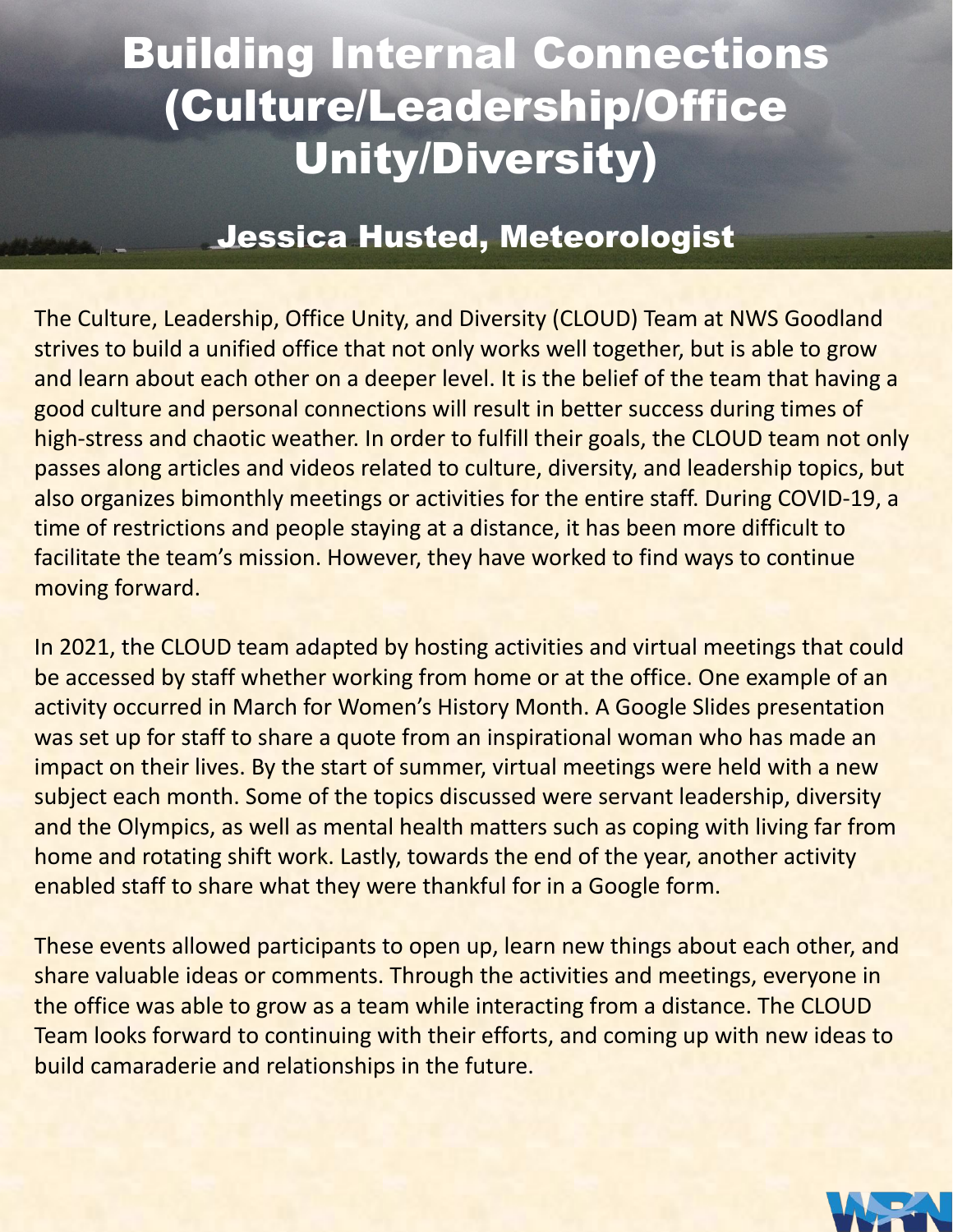### Hydrology (Hydro)

#### Jason Neilson, Lead Forecaster

As the office HPM(Hydro Program Manager) here at NWS Goodland, numerous duties are performed here at the office to ensure the staff has the tools to adequately provide the general Public the best coverage to protect life and property, should a Flooding event occur either on an area river, or by thunderstorms raining heavily in rural and urban areas.

Some of the duties are performed on an ongoing basis like training, some are done annually, semiannually, etc. One of these items that occurred over the course of 2021, were visits to all but one of our CWA(County Warning Area) river gauges. These visits were spaced out over the course of the year.

These visits are usually done on a 5-year rotating basis, but with many in close proximity to each other, multiple gauges were visited. The purpose of these visits:

- 1) To obtain new/updated photos around each gauge and river as previous visits may not show overgrowth or lack thereof since the last visit, which would definitely impact the river channel and surrounding land during a flooding situation
- 2) These photos will be compared to ones from the last visit to show any channel changes that could slow/increase flooding especially if an event occurred that carved out a new section or diverted the flow entirely.
- 3) If any overgrowth that is found at a gauge site that could impede river flow, these new photos would aid local officials as to where potential fixes could occur to keep normal river flow.
- 4) Another reason to visit is to inspect a gauge if possible to see if any damage has occurred to it, it's missing or even to see if overgrowth has grown too much and would block reading of a river gauge reading. This did occur at a staff gauge site and the locally Emergency Manager was notified to help remedy the issue.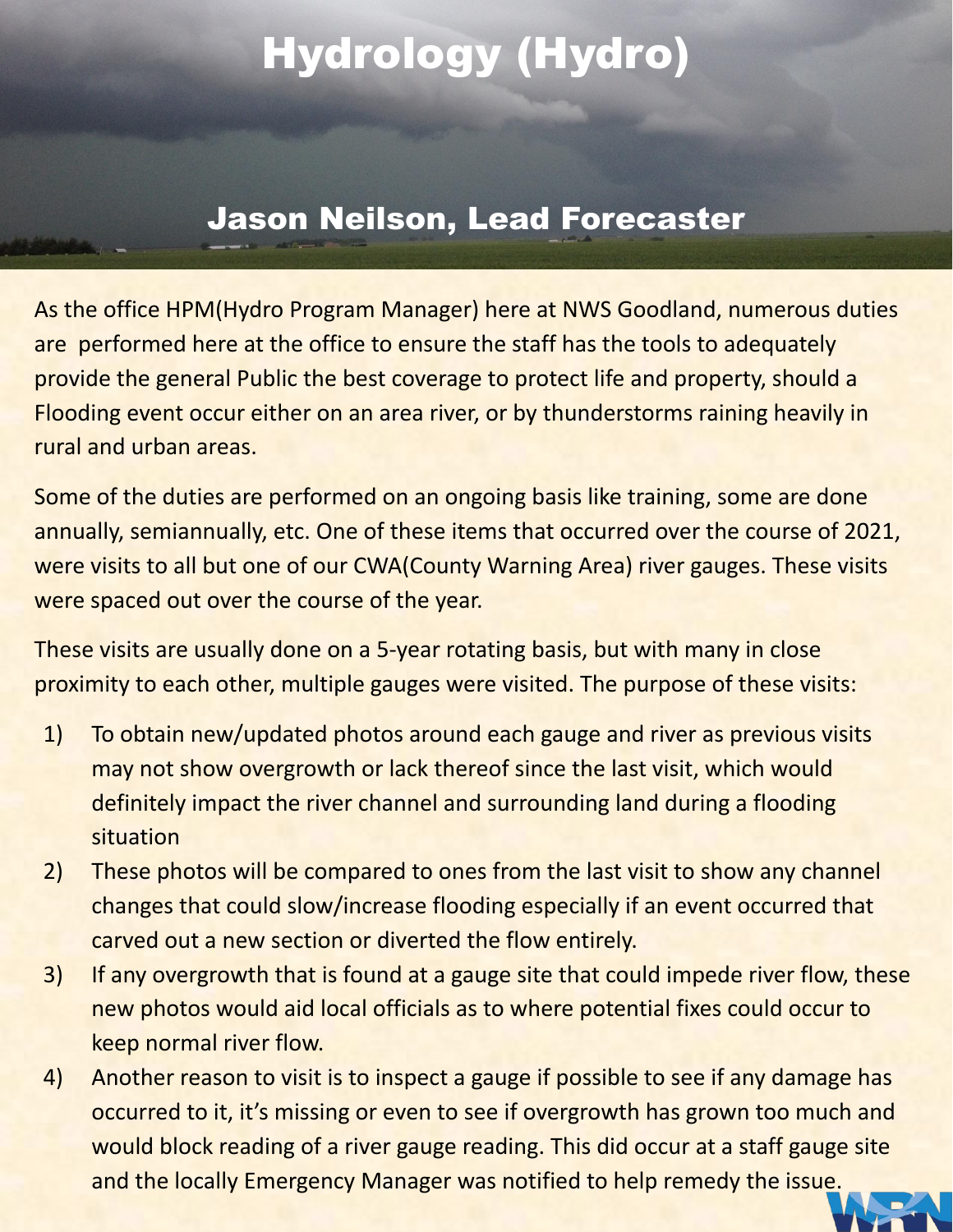### Hydrology (Hydro) (continued)

#### Jason Neilson, Lead Forecaster

 5) I was accompanied by two members of the Hydro team, to allow them to see these sites for familiarization purposes. Time for all staff to visit these sites is not possible, so these visits in obtaining fresh images will aid those that could not visit when there is a flooding issue and can direct emergency officials if a gauge needs to be read, as well as being able to accurately message key points of the area during a warning. Those individuals can refer to these photos to aid in the decision process.

 6) Also done on these visits for the first time, multiple videos were made as an additional aid to forecasters. The videos gave folks another perspective to each site by almost putting them there. Audio provide to point out landmarks and other items that photos can't express.

All the data obtained allowed for updates to all river gauges manuals, uploaded to a regional site for coordination purposes.

Also, to aid the forecasters in the warning process, continued work this year occurred on our new Hydro intranet page. The new format allowed me to highlight each individual gauge with new and previous pictures in time step, all the videos and other pertinent information for each site. Training material has been update to include work on the new Hazard Services system. All items on this site are now a one-stop place where the forecasters can use should an event occur. This is always morphing/updating.

These are just some of the few and newer items done on the Hydro side of the office during 2021, all to aid the forecaster when a situation arises.

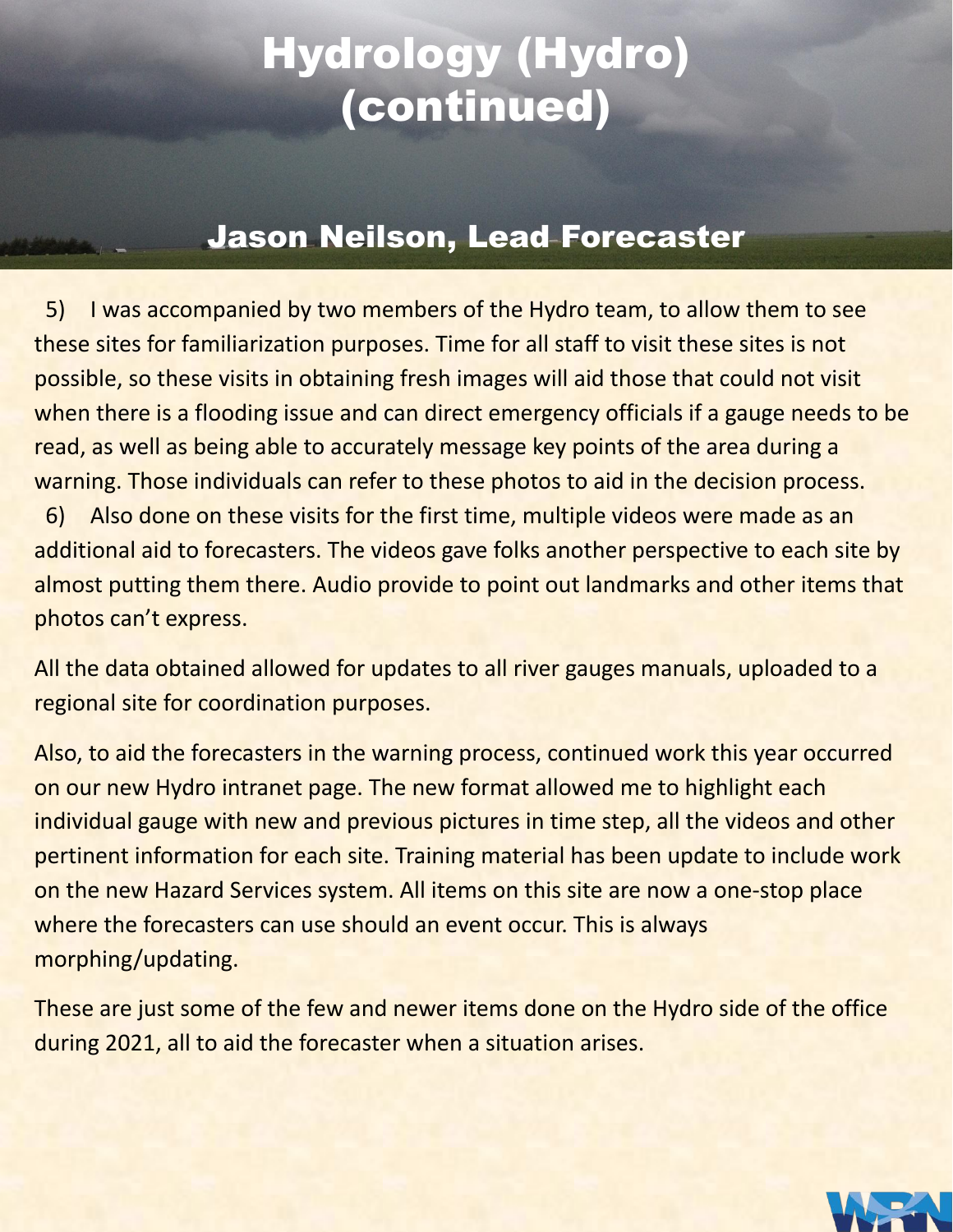### Fire Weather Program Update

#### Dave Thede, Lead Meteorologist

For the year 2021 the theme of the fire weather program team was to look at ways we can improve the service we provide regarding Fire Weather Watches and Red Flag Warnings. Specifically, the team analyzed every Red Flag Warning issued from 2014 to present, looking at successful and unsuccessful warnings. A warning is considered successful if it meets the criteria of three hours of relative humidity at or below 15 percent and sustained winds or wind gusts of 25 mph or higher. The team analyzed each warning by hour, beginning time, ending time, county, time of day, etc. The results from this research have been presented to the staff.

The team also recently began analyzing statistics regarding which of the numerous computer model guidance parameters we have access to such as temperature, dew point, sustained wind and wind gusts performed the best on days when a Red Flag Warning is in effect. This research effort will continue through 2022. We are also looking into ways of incorporating the Grassland Fire Danger Index (GFDI) into our warning decision process to improve the accuracy of our Red Flag Warnings. A total of 224 Red Flag Warnings have been issued in 2021 for the Goodland County Warning Area (CWA). This ranks 4th for the highest number of warnings issued since 2014.

We continue to look for ways to increase the number of weather stations across a few counties we serve, specifically Dundy and Hitchcock counties in Nebraska, Rawlins, Decatur, and Sheridan counties in Kansas, and Cheyenne county Colorado. In these counties it's very difficult to get real time weather information (temperature, relative humidity, wind speed, precipitation, etc) and makes it very difficult to verify the Red Flag Warnings we issue.

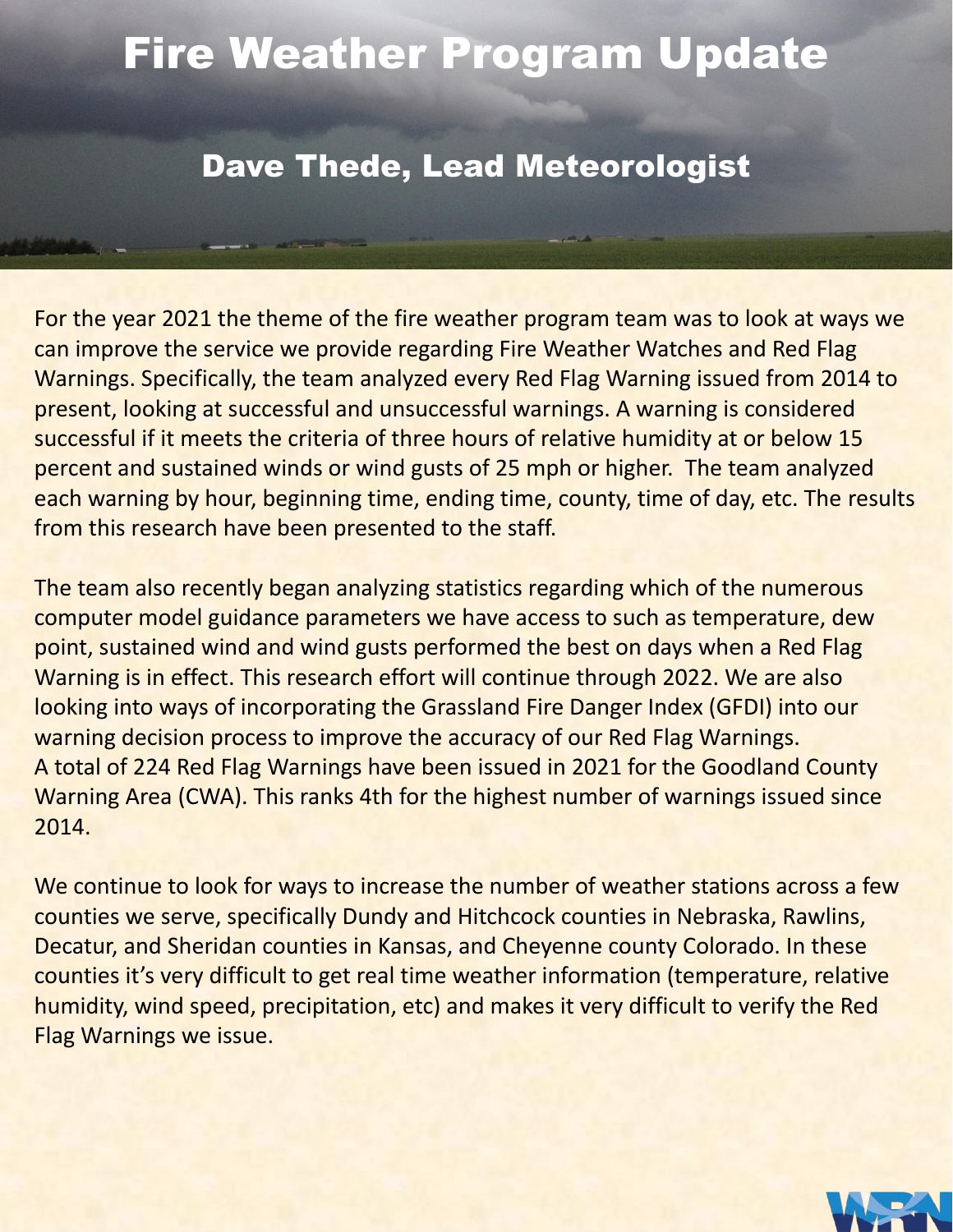### Outreach Events and Spotter Training

#### Jesse Lundquist, Lead Meteorologist

There were a number of changes that occurred for the outreach programs of the Goodland NWS office during 2020 and 2021. Seemingly overnight, outreach activities came to a halt due to the pandemic. We were forced to rethink how to meet our mission while still meeting the social distancing guidelines. However, this challenge did not stop our staff from interacting with our customers. It merely caused us to be more creative in how we interacted with them.

With the restrictions for visiting partners in place as preparations for spotter training season started, the decision was made to do the first entirely remote spotter training season the office had ever done. (In 2020 the last half of the training season was done through video recordings of staff presenting the spotter training.) In an effort to have some degree of interaction, the decision was made to use a webinar interface to host the spotter training. The webinar software allowed us all the interactions of hosting the class in person, except for being physically there. The one drawback to this interface was not being able to present videos during the training due to internet bandwidth for some users not showing every frame of the video.

Even though this was the first spotter training season we did entirely virtual, we received praise from partners: "I have gotten a lot of positive feedback from my staff regarding the online Weather Spotter training. They enjoyed it very much.", "Very informative and very few glitches for the first one ever!! I think the training is better on the webinar than the in person training classes I have attended. It was kept interesting and moved right along so it was anything but boring." We averaged 30 attendees for each of the six webinars we hosted for spotter training.

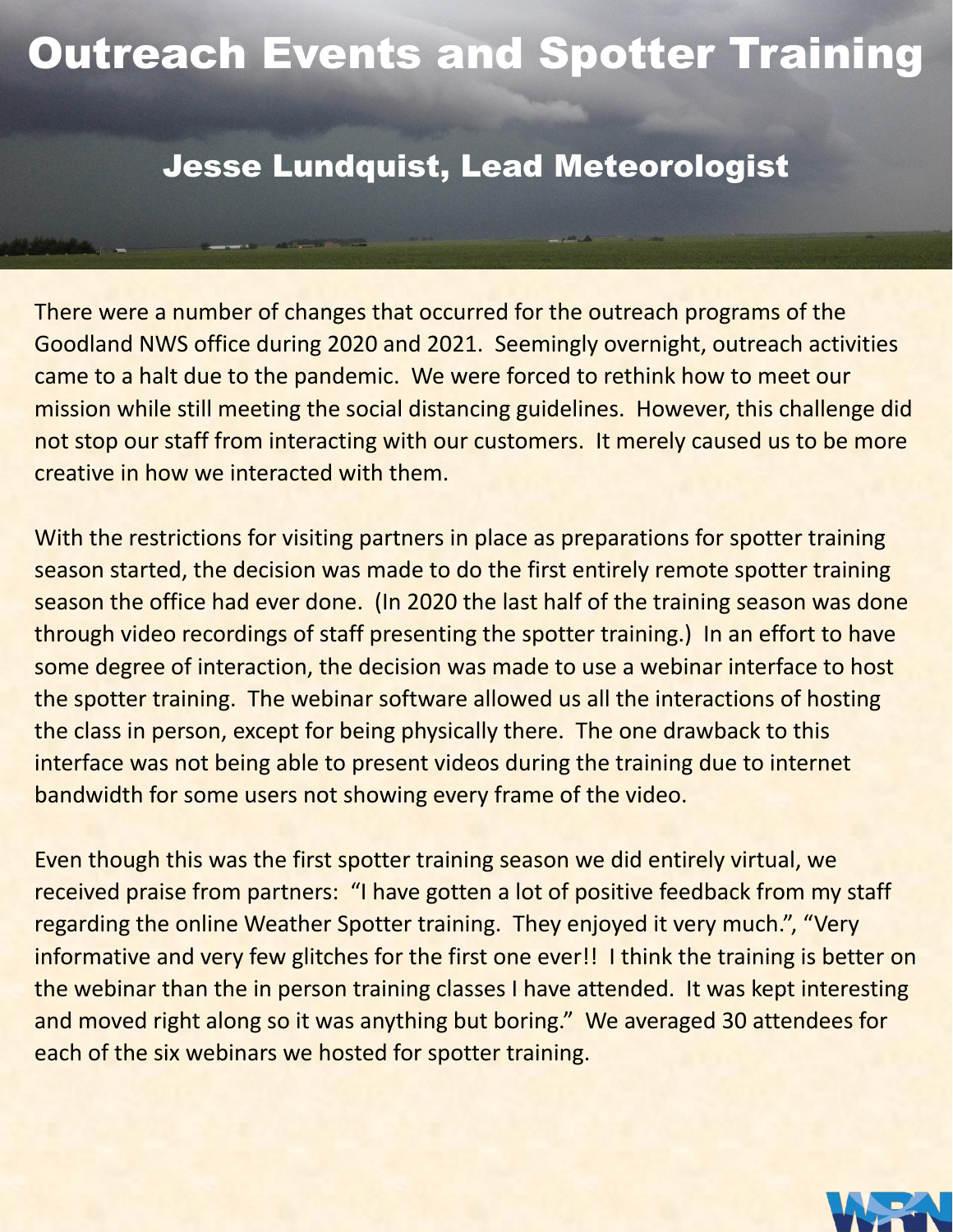### Outreach Events and Spotter Training (Continued)

#### Jesse Lundquist, Lead Meteorologist

Last year the Integrated Warning Team (IWT) meeting was canceled due to not being able to meet in person. This year there was still a need to have an IWT meeting. Due to still not being able to meet in person, the office put together a virtual IWT meeting. The purpose of this meeting was to present topics that were relevant to agencies that work closely with the National Weather Service in an effort to improve how the agencies collaborate during various scenarios. Partners that attended included emergency managers, an on-air meteorologist, radio announcers, FEMA, and staff from the office.

The topics discussed during this meeting were: descriptions used to characterize fire weather conditions (elevated, near critical, critical), an After Action Review of the Dundy County Flooding, operations and impacts during recent dust storms, how to use NWEMs, Benkelman Fire Lessons Learned, and even a tabletop exercise of how to address a wildfire impacting part of a town. Even though we couldn't meet together, these discussions helped strengthen our relationships with the partners we serve each day.

School tours of the office have yet to resume. As a way to connect with students and give them a project to work on, four of the staff put together a series of videos showing how to perform short experiments related to different aspects of the weather. These experiments included how to make fog and frost, and demonstrating how convection and density differences operate. Each of these videos are six minutes or less and use items commonly found around the house. You can find these videos on our Youtube page by searching for NWS Goodland and then going to our Weather 101 videos under playlists.

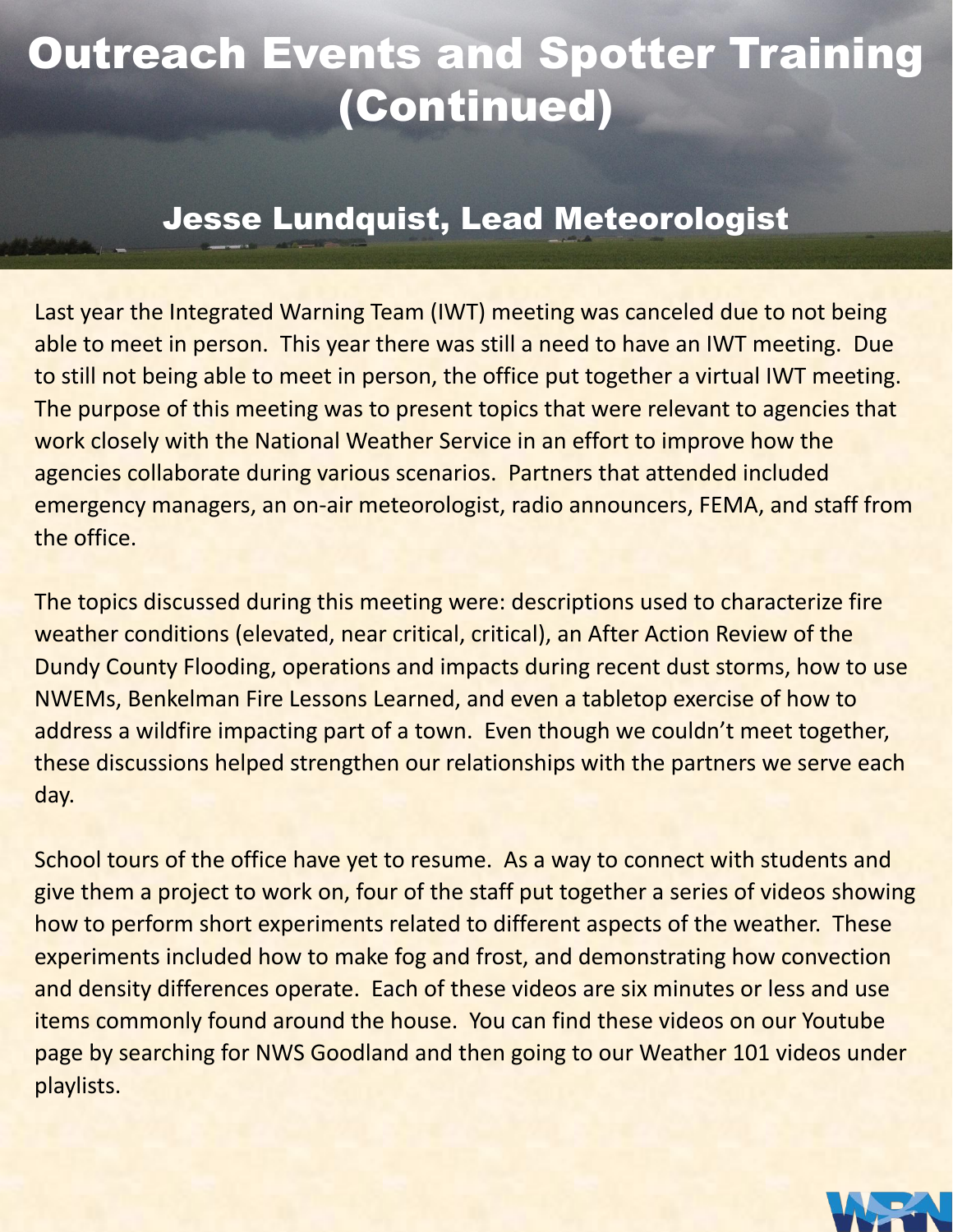### Outreach Events and Spotter Training (Continued)

#### Jesse Lundquist, Lead Meteorologist

We are also dipping our outreach toes into the Facebook Live arena with a series of presentations. So far these presentation have discussed career advice for students interested in meteorology, travel and winter weather safety, and measuring and reporting winter weather. These presentations will continue in January with the following topics: Weather and the Agriculture Industry, Photographing Weather, and Weather and Aviation. We will be advertising the January topics on our social media pages.

Something new for our office was conducting a virtual office tour. During the pandemic, we cannot allow visitors into the office. However, that did not stop our team from providing a tour of the office through our office iPad. One of our forecasters led the tour, which included a look around our operations area, and demonstrated how we create a forecast and issue warnings for severe thunderstorms or tornadoes. Feel free to contact our office if you would like to schedule a virtual tour.

To maintain our connection with partners, we started hosting monthly familiarity webinars that began in September 2020. These webinars kept our partners updated on the latest changes at our office, such as new staff or new products/services coming out. We also used these webinars to discuss the latest climate outlook and drought information. These monthly webinars have continued through this year, and continue to provide an avenue for the local NWS office to maintain a connection with our partners.

To maintain our connection with our Weather Ready Nation Ambassadors, our office created a Weather Ready Nation Ambassador newsletter that is published quarterly with the office newsletter. While we look forward to being able to return to our in-person visits, we continue to explore new ways of engaging those we serve to maintain our connection with them.

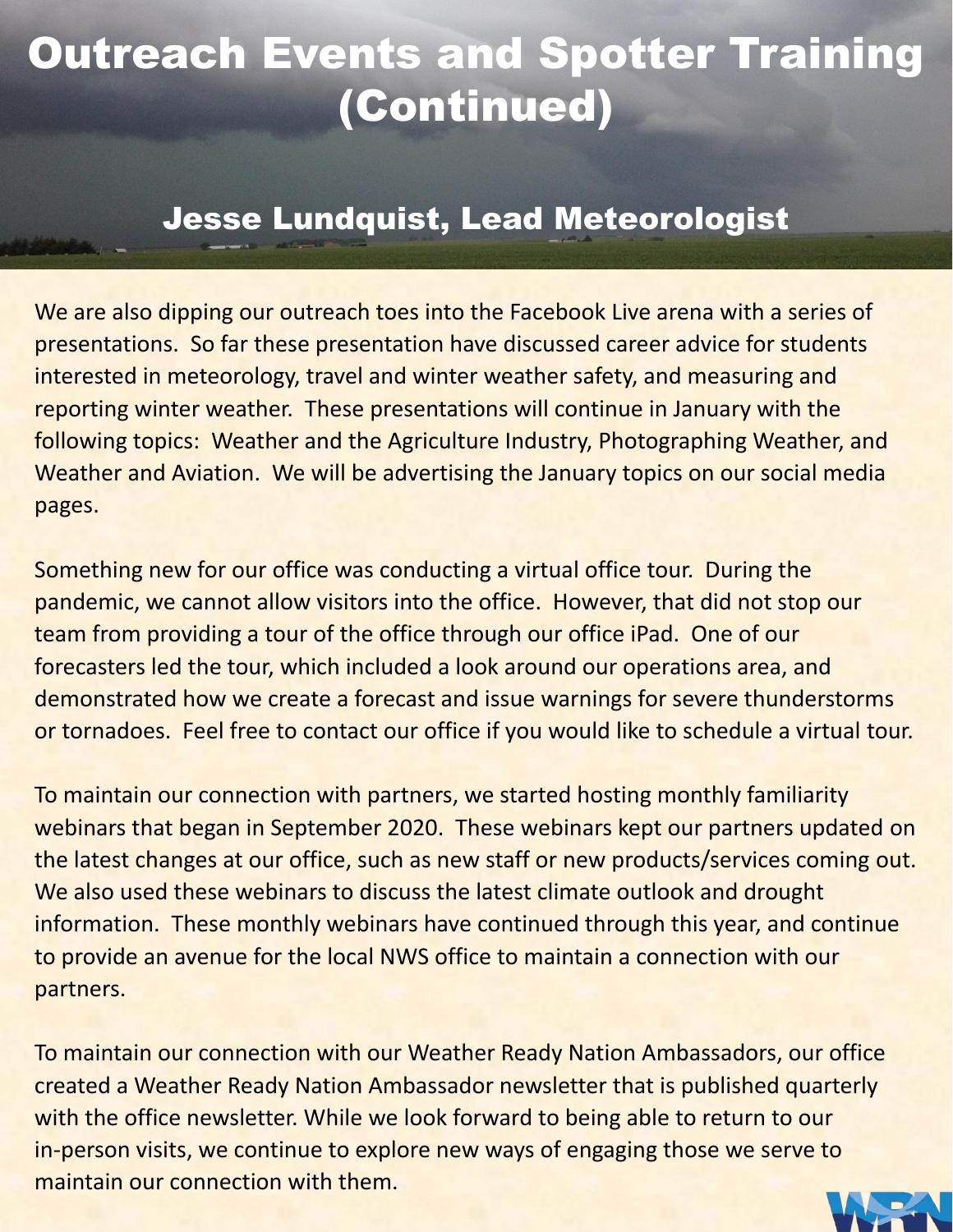### Improving Our Understanding Of Dust Storms

#### Dave Thede, Lead Meteorologist

During 2021 the staff of WFO Goodland focused on improving our understanding of how large scale dust storms develop. While for much of 2021 conditions were not generally favorable for the development of dust storms, that certainly changed during the intense storm system that brought widespread damaging winds to the region on December 15th. With the aid of our local research we were able to identify the dust storm threat ahead of time and provide WEA (wireless emergency alerts) warnings as the dust storm developed. Our current research findings will be presented at the American Meteorological Society's 102nd annual meeting in January 2022.

 While we have a better understanding of how dust storms develop, there are several other factors that need to be understood to further improve our knowledge of these events. Evaporation and the response of the upper layers of soil are two factors that need to be understood better to allow us to discriminate between windy days where dust storms occur versus windy days where they don't. In order to better understand these factors, the office has purchased a Davis weather station. This station will measure standard atmospheric variables as well as incoming solar radiation, soil temperature and soil moisture at 2 depths. Coinciding with the weather station, Goodland will begin to take evaporation pan measurements in 2022.

 Collecting this data will aid the office in forecasting potential evaporation and highlight which areas will be susceptible to dust storm formation. Additionally, the evaporation measurements and estimates may be useful to agricultural and water resource interests. Data will also be used to study and possibly calibrate low cost sensors to measure these variables at other locations.

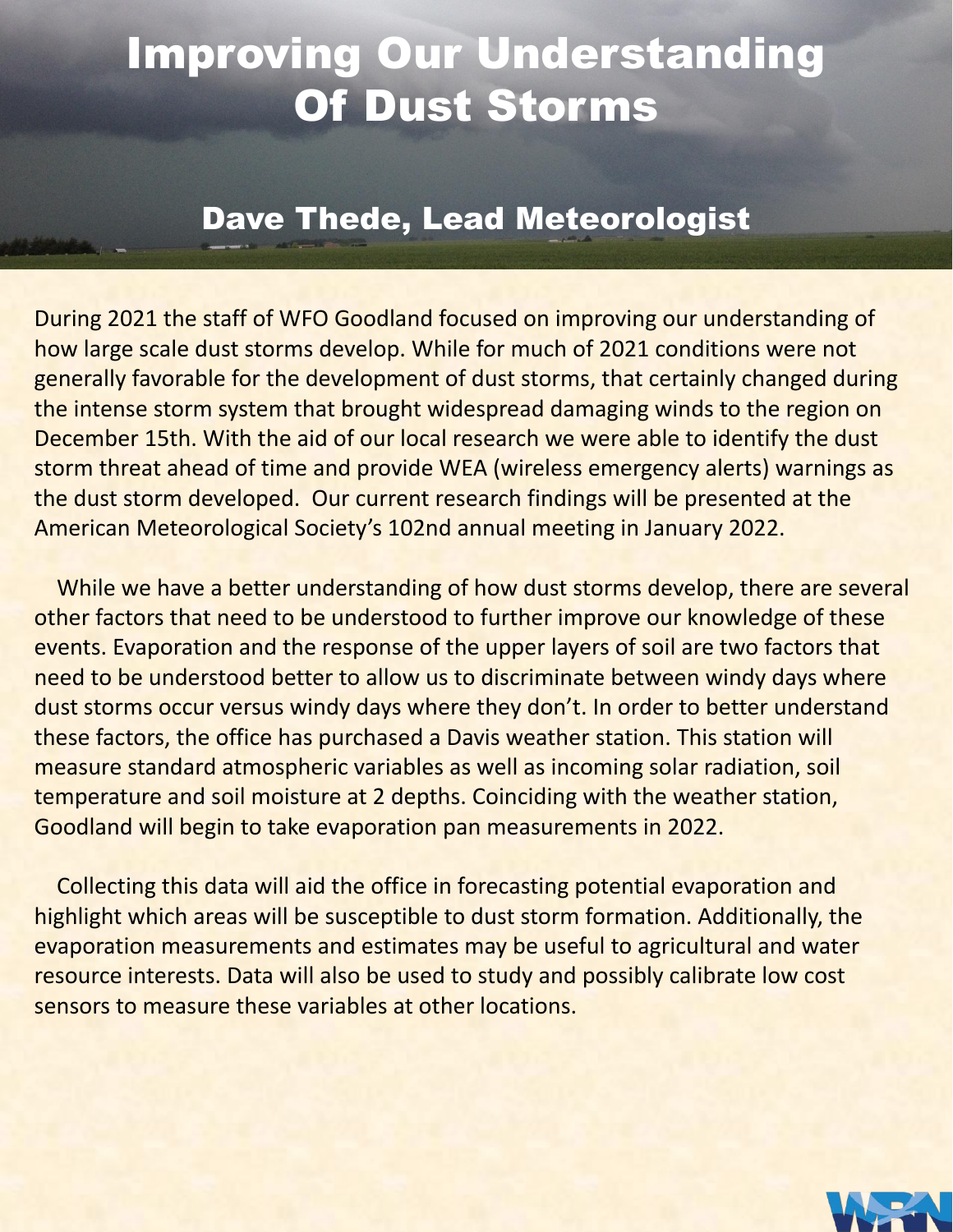### Improving Our Understanding Of Dust Storms (Continued)

#### Dave Thede, Lead Meteorologist

 Finally, the Goodland dust sensor will be coming back online in the beginning of 2022. Some wiring issues have been identified and corrected and we are hoping for a successful deployment and test this spring. This data can be used for air quality purposes and when combined with the ASOS (Automated Surface Observing System) visibility sensor located a few miles away at Goodland's Renner Field give us a comparison of dust concentration vs visibility which can be used in the future when additional dust sensors are deployed across the Goodland forecast area.

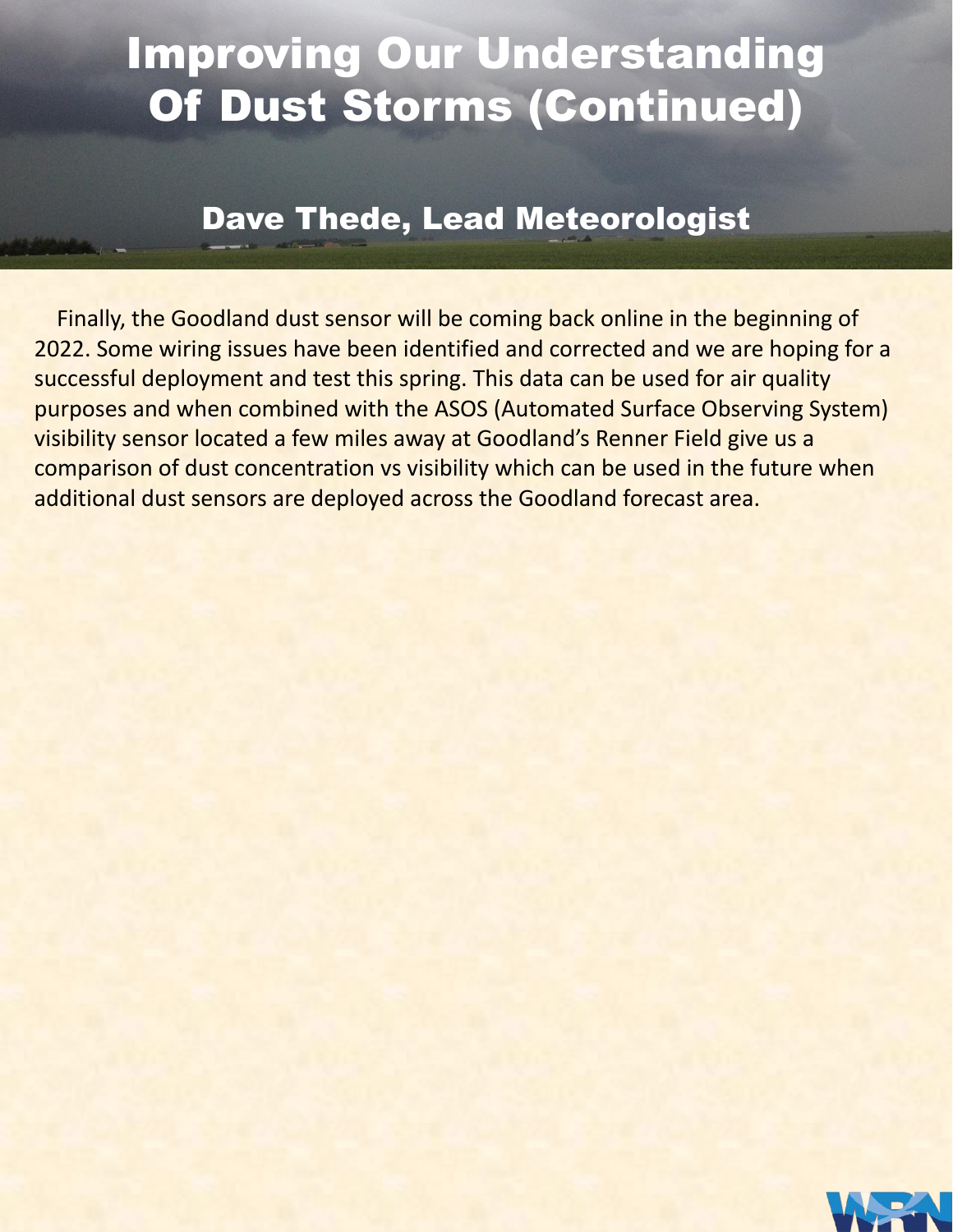### ET Program

#### Grady Bonsall, Electronic Systems Analyst

The Goodland Weather Forecast Office (WFO) Electronics / Information Technology (IT) staff continues to stay active and maintain all WFO systems and equipment including: WSR 88D Doppler radar, NOAA Weather radio transmitter sites, Automated Surface Observing Systems (ASOS), Advanced Interactive Processing System (AWIPS), WFO network and computer systems, and WFO facilities equipment. In addition, the team has taken on a new temporary role of maintaining the COOP Program's equipment until a new Observation Program Leader (OPL) is hired. This includes servicing the Fischer Porter Weighing Rain gauges, and repairing MMTS and associated equipment. Despite the pandemic we continue to work through the obstacles and challenges to keep our staff safe and to meet the mission of the NWS and serve our forecasters and customers with excellent service.

The toughest challenge during Fiscal Year 2021 was to perform our job from home as we have been restricted to telework and minimize our staff within the office due to safety concerns. This challenge has allowed us to think outside the box and work in a different environment. We've been able to access equipment remotely for monitoring and, in some cases, troubleshooting. When required and necessary, we travel to the sites to make the repairs needed, perform equipment upgrades, and / or perform preventative maintenance.

Some of the highlights we have been involved in during FY2021 included:

- Taking on the role of maintaining the COOP Observers equipment
- Replacing the WFO Uninterruptible Power Source monitoring system
- Upgrading the LAN equipment within the WFO, including: routers, switches, and a new Windows Server
- Fabricating and testing a Beta Dust sensor to help with dust forecasting in the future

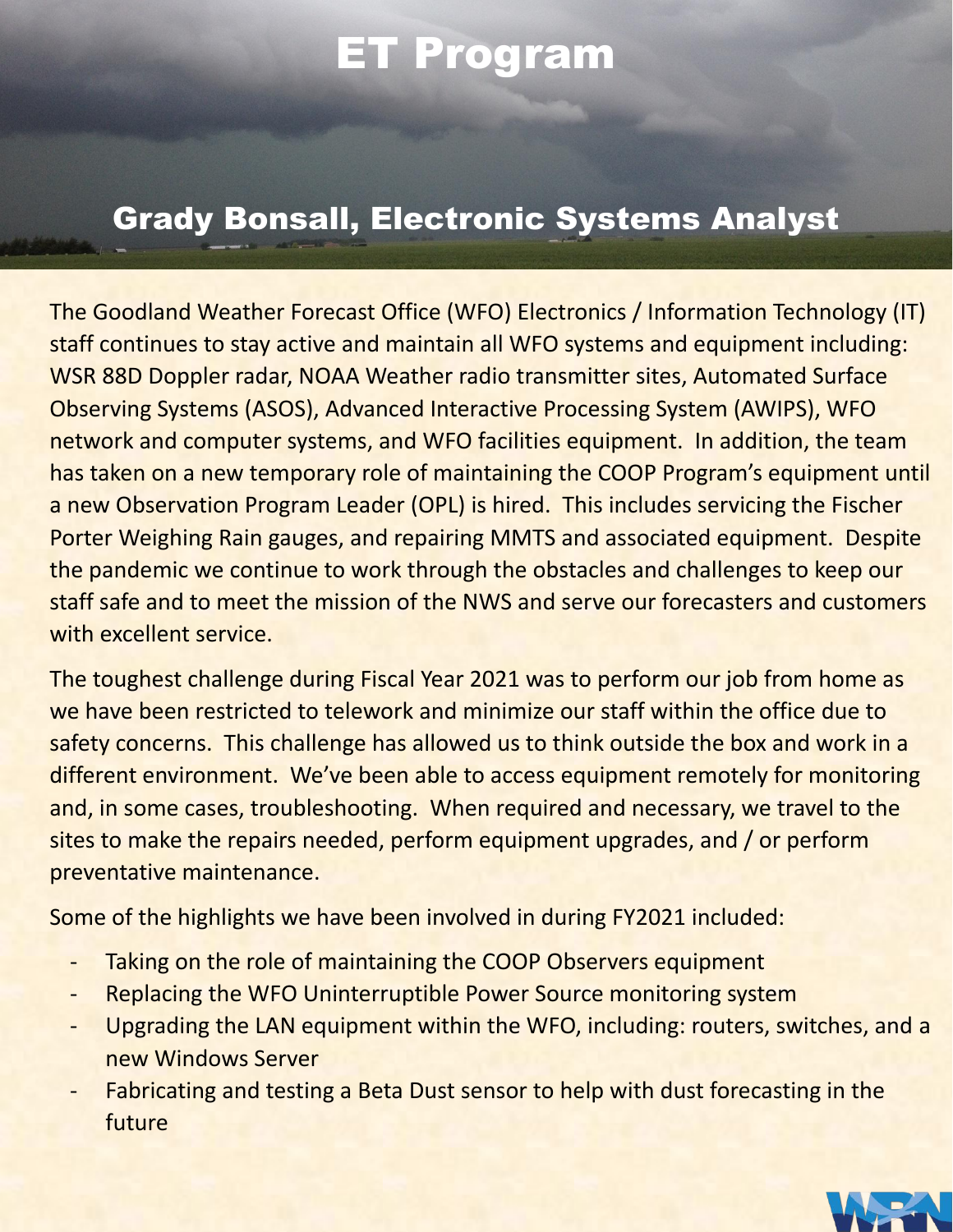### ET Program (Continued)

#### Grady Bonsall, Electronic Systems Analyst

- Converting phone lines from Plain Old Telephone Service Lines (POTS) to Voice over IP, this will provide the same service of communication but with a greater savings to the government
- Upgraded our backup communications systems, Very Small Aperture Terminal (VSAT) Satellite dish, to a faster and improved bandwidth system
- Hiring and training of our new Electronics Technician, Drew Mantei
- Upgrade the WSR 88D radar software to incorporate more Volume Coverage Patterns (VCPs) and remove outdated VCPs to improve radar coverage speed and accuracy
- Replaced WSR 88D radar Master System Control Function (MSCF) to a faster and updated processor
- Reorganization of the Weather Forecast Office Operations Layout
- FY2022 currently we are replacing the WSR 88D Pedestal, this is part of the Service Life Extension Program (SLEP)
- FY2022 Setup of new Evaporation pan and weather equipment to assist with the WFO dust research project

Even though it's been a different kind of year, we continue to move forward and meet the mission. With that said we were able to hire our new Electronics Technician, Drew Mantei, which puts us at full staff. Drew comes from Utah and was working for the Department Of Defense. He is originally from Kansas and has several years of electronics experience to include working on the electronics of aircraft in the USAF. Drew has been busy training and has been an asset to our Electronics Team.

As we continue to move forward and prepare for what FY2022 brings, we know there are some major upgrades coming to the WSR 88D radar system, we hope to finalize our Dust Sensor project, and implement upgrades to the ASOS processor. We are proud of our Electronics / ITO team and the support they provide to our staff, partners, and customers, they continue to keep moving us forward to better serve the public.

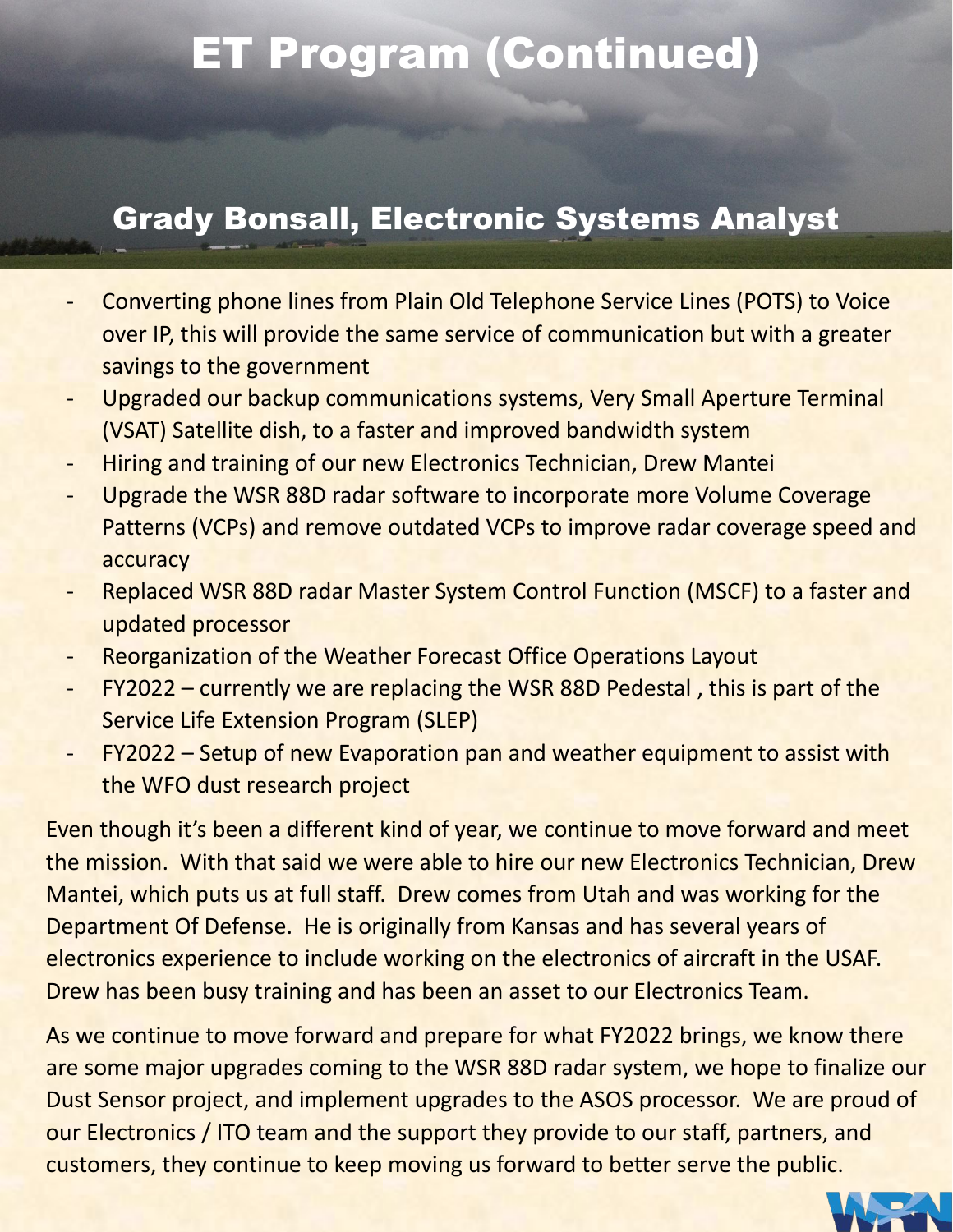### Local CoCoRaHS Update

#### Dave Thede, Lead Meteorologist

CoCoRaHS (Community Collaborative Rain, Hail & Snow Network) is used by a wide variety of organizations and individuals. The National Weather Service, other meteorologists, hydrologists, emergency managers, city utilities (water supply, water conservation, storm water), insurance adjusters, USDA, engineers, mosquito control, ranchers and farmers, outdoor & recreation interests, teachers, students, and neighbors in the community are just some examples of those who visit the CoCoRaHS web site and use their data. In 2021, the program had approximately 164 active stations across northwest Kansas, extreme southwest Nebraska and far eastern Colorado. In 2020 there were approximately 163 active stations. Active stations are defined as those who reported at least one observation over the past 365 days. The number of active sites in Nebraska is through NE Rain (Nebraska Rainfall Assessment and Information Network). The following is a list of active stations for each county in the Goodland CWA (county warning area):

| Colorado:       | Kansas:       | Sheridan $-6$ |
|-----------------|---------------|---------------|
| Cheyenne $-9$   | Cheyenne $-4$ | Sherman $-9$  |
| Kit Carson - 10 | Decatur $-6$  | Thomas $-9$   |
| $Yuma - 12$     | $Gove - 8$    | Wallace $-6$  |
|                 | Graham $-3$   | Wichita $-6$  |
| Nebraska:       | $Greedy - 2$  |               |
| Dundy $-11$     | $Logan - 8$   |               |
| Hitchcock-21    | Norton $-2$   |               |
| Red Willow - 27 | Rawlins $-4$  |               |